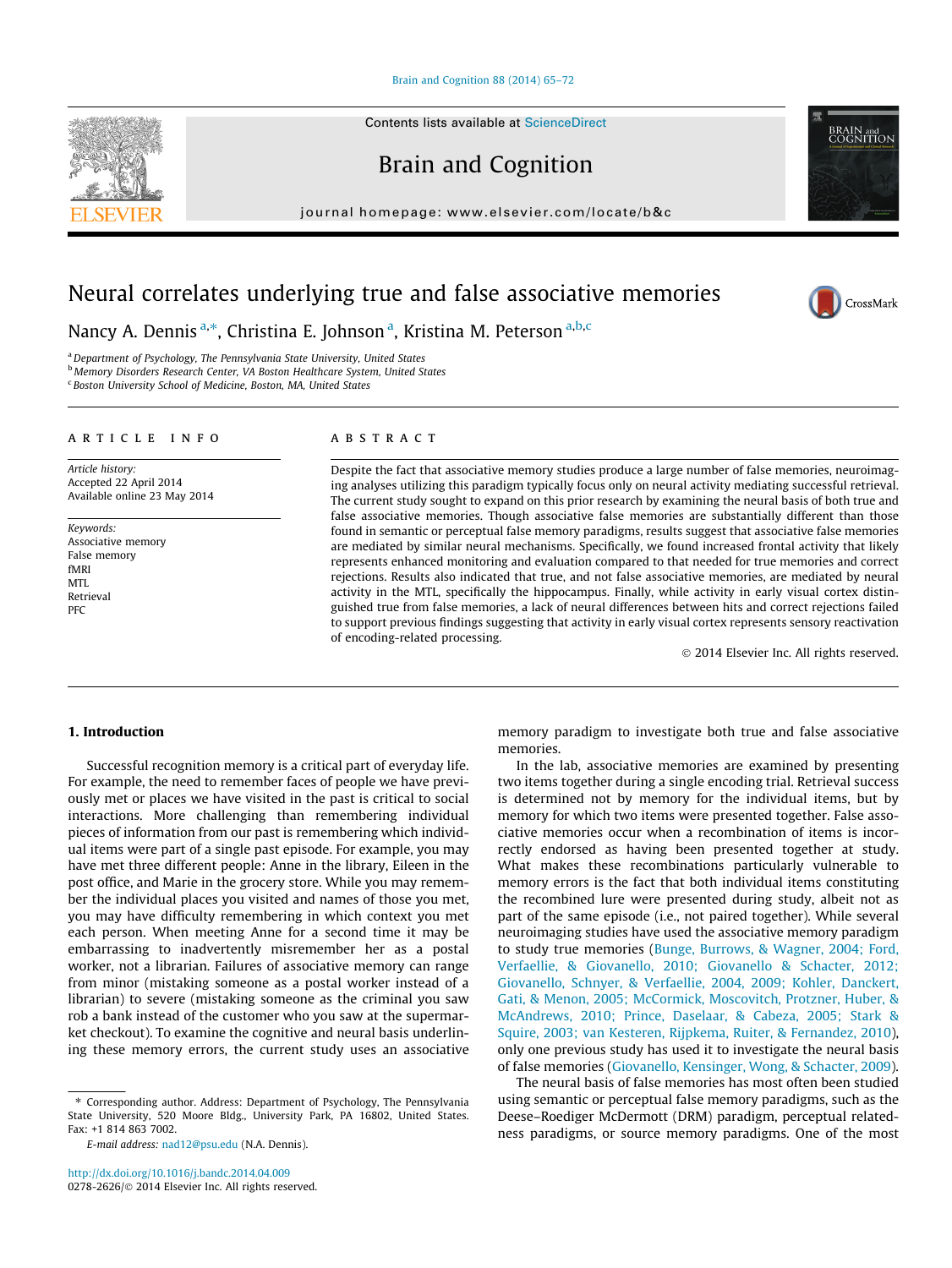ubiquitous findings generated from false memory studies is the considerable overlap in the neural networks mediating both true and false memories ([Dennis, Bowman, & Turney, in press](#page--1-0)). Specifically, both true and false memories have been shown to exhibit similar activation in bilateral frontal and parietal cortex, lateral temporal cortex, occipital cortex, and regions within the medial temporal lobes (MTL), including the hippocampus and parahippocampal gyrus [\(Atkins & Reuter-Lorenz, 2011; Cabeza, Rao, Wagner,](#page--1-0) [Mayer, & Schacter, 2001; Dennis, Bowman, & Vandekar, 2012;](#page--1-0) [Garoff-Eaton, Kensinger, & Schacter, 2007; Garoff-Eaton, Slotnick,](#page--1-0) [& Schacter, 2006; Iidaka, Harada, Kawaguchi, & Sadato, 2012;](#page--1-0) [Kahn, Davachi, & Wagner, 2004; Okado & Stark, 2003; Schacter,](#page--1-0) [Buckner, Koutstaal, Dale, & Rosen, 1997; Schacter, Koutstaal,](#page--1-0) [Johnson, Gross, & Angell, 1997; Schacter et al., 1996; Slotnick &](#page--1-0) [Schacter, 2004; von Zerssen, Mecklinger, Opitz, & von Cramon,](#page--1-0) [2001\)](#page--1-0). Such widespread overlap has been attributed to several factors, including the fact that targets and related lures share similar properties (e.g., [Garoff-Eaton et al., 2006](#page--1-0)), the engagement of highly similar retrieval-related evaluation and monitoring processes (e.g., [Atkins & Reuter-Lorenz, 2011](#page--1-0)), retrieval of contextual information (e.g., [Okado & Stark, 2003\)](#page--1-0), and evidence that both types of memories are supported by above-threshold familiarity processing (e.g., [Kahn et al., 2004\)](#page--1-0).

Despite this overlap, neural differences between true and false memories have also been observed. For example, both perceptual and source false memory studies have found increased activations in early visual regions for true compared to false memories, and have attributed this increase to the retrieval of perceptual details ([Abe et al., 2008; Dennis et al., 2012; Fabiani, Stadler, & Wessels,](#page--1-0) [2000; Okado & Stark, 2003; Slotnick & Schacter, 2004; Stark,](#page--1-0) [Okado, & Loftus, 2010](#page--1-0)). Such findings have been interpreted within the framework of the sensory reactivation hypothesis (e.g., [Marche,](#page--1-0) [Brainerd, & Reyna, 2010; Mather, Henkel, & Johnson, 1997; Norman](#page--1-0) [& Schacter, 1997\)](#page--1-0). Specifically, researchers posit that, by virtue of having been presented previously, true memories elicit reactivation of the neural activity in sensory regions that was involved in their initial encoding (e.g., [Vaidya, Zhao, Desmond, & Gabrieli, 2002;](#page--1-0) [Wheeler, Petersen, & Buckner, 2000\)](#page--1-0). Having never been presented previously, false memories, however, will not be accompanied by this heightened sensory signal. Increased MTL activity has also been observed for true compared to false memories across several studies and is posited to reflect retrieval of sensory details associated with the original encoding event ([Cabeza et al., 2001; Kahn et al.,](#page--1-0) [2004; Okado & Stark, 2003; Stark & Okado, 2003](#page--1-0)). On the other hand, prefrontal cortex (PFC) activity is often found when comparing false to true memories and has been attributed to monitoring, reconstructive processes, and semantic elaboration given the lack of a strong sensory signature on which to base memory retrieval ([Cabeza et al., 2001; Garoff-Eaton et al., 2007; Kensinger &](#page--1-0) [Schacter, 2006; Kim & Cabeza, 2007; Kubota et al., 2006; Okado &](#page--1-0) [Stark, 2003; Schacter, Buckner, et al., 1997; Schacter et al., 1996;](#page--1-0) [Slotnick & Schacter, 2004](#page--1-0)).

Associative false memories are, in some ways, different from other types of false memories in that all components of the associative lure were previously encountered during the study phase. Specifically, they are different from perceptual and semantic false memories where only close associates of the lure (but not the lure itself) were present at encoding; and are also different from source monitoring false memories where the attributed source is often based on mental imagery or the lure is presented in a different modality than what is provided at test. Given this distinction, it is unclear whether the neural correlates leading to associative false memories are similar to those identified in previous false memory studies. For example, with respect to the sensory reactivation findings in early visual cortex, it is unclear whether associative false memories would exhibit a similar decrease compared to true memories. The sensory reactivation theory might predict that true associative memories would exhibit a greater sensory signal in early visual cortex because only targets would depict the exact re-presentation of item–item associations from encoding. However, if early visual cortex is sensitive only to the content of information, irrespective of exact re-representation, then recombined lures may elicit heightened activity in visual regions as well.

A similar question surrounds the role of the MTL in processing both true and false associative memories. Given the critical role of item–item binding in associative memories, the hippocampus has consistently emerged as one of the most critical regions when examining associative memory success [\(Giovanello, Schnyer, et al.,](#page--1-0) [2009; Giovanello et al., 2004; Kirwan & Stark, 2004; Prince et al.,](#page--1-0) [2005; Ranganath, Cohen, Dam, & D'Esposito, 2004\)](#page--1-0). However, support for the role of the hippocampus in associative memories is mainly identified by comparing associative retrieval to item retrieval [\(Cansino, Maquet, Dolan, & Rugg, 2002; Giovanello & Schacter,](#page--1-0) [2012; Giovanello et al., 2004; Yonelinas, Hopfinger, Buonocore,](#page--1-0) [Kroll, & Baynes, 2001](#page--1-0)). This contrast confounds memory type (associative/item) with differences in the amount of information required to be processed (two items/a single item). A more accurate assessment of associative memory success compares associative hits to correctly rejected associative lures. While only a handful of studies have used correct rejections as a control condition, those that do also support previous results showing a role for the hippocampus in mediating associative memory retrieval ([Chen,](#page--1-0) [Olsen, Preston, Glover, & Wagner, 2011; Ford et al., 2010\)](#page--1-0). Additionally, [Ford et al. \(2010\)](#page--1-0) found that the MTL, specifically the perirhinal cortex, only responded to accurate memory for related word pairs (e.g., fireman) and not false recombinations or intact unrelated word pairs (e.g., dog-couch). Results suggest that the response of the MTL to accurate associative memories may occur only when items are meaningfully related. While the foregoing studies support the role of the MTL in successful associative memories, the neural basis for false associative memories was not similarly explored (see also [Achim & Lepage, 2005\)](#page--1-0).

The only previous study to examine the neural basis of associative false memories ([Giovanello, Kensinger, et al., 2009](#page--1-0)) used compound words and word pairs (e.g., check-list). Results of [Giovanello, Kensinger, et al., 2009](#page--1-0) suggest that semantic associative memories are mediated by a frontal–parietal network that includes the anterior cingulate cortex, left middle frontal gyrus, inferior parietal lobule, and posterior cingulate. However, a comparison of true and false associative memories revealed no neural differences in the MTL or early visual cortex. One reason for the absence of differential neural activity may be attributed to the stimuli used. That is, in using compound words (e.g., checklist; needlepoint) and recombining the word stems at retrieval to form a novel compound word (e.g., checkpoint), the participants may not have viewed the compound words as two discrete items requiring binding. Furthermore, while the study used words as stimuli, both MTL and sensory reactivation differences are most common when stimuli are complex visual images such as photographs or abstract shapes ([Dennis et al.,](#page--1-0) [2012; Kahn et al., 2004; Kensinger & Schacter, 2006; Slotnick &](#page--1-0) [Schacter, 2004\)](#page--1-0). As such, rich perceptual stimuli may be needed to fully explore the role of sensory reactivation in true and false associative memories.

In order to overcome the foregoing limitations, the current study used rich visual stimuli that were not related prior to testing (i.e., novel faces and scenes). In doing so the study ensured that activity related to true and false associative memory could be attributed to the success or failure of binding unique and unrelated perceptual information. We predicted that, in accord with the sensory reactivation hypothesis, true associative retrieval will be mediated by greater activity in early visual cortices compared to both false associative memories and correct rejections of recombined